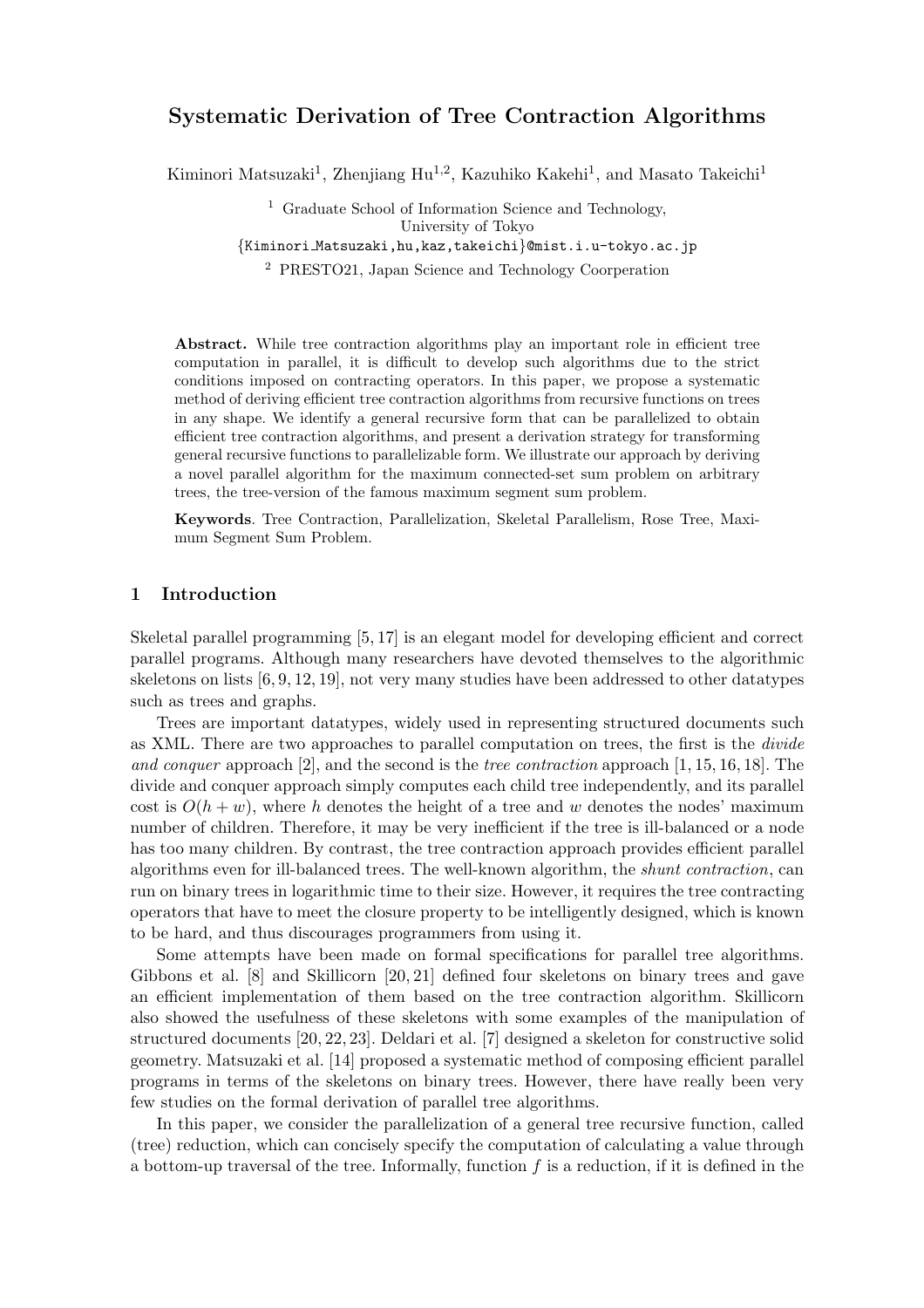following recursive form:

$$
f(RLeaf \ a) = k_1 \ a \nf(RNode \ b [t_1, t_2, ..., t_n]) = k_2 \ b [f t_1, f t_2, ..., f t_n],
$$

where  $k_1$  and  $k_2$  are two functions. As discussed in Skillicorn [21, 23], certain conditions on  $k_2$  are necessary for the existence of efficient parallel algorithms. One condition proposed so far in [13, 21, 23] is to define  $k_2$  in terms of associative operator  $\oplus$  as follows.

$$
reduce (\oplus) (RLeaf a) = k'_1 a
$$
  
\n
$$
reduce (\oplus) (RNode b [t_1, t_2, ..., t_n])
$$
  
\n
$$
= k'_2 b \oplus reduce (\oplus) t_1 \oplus reduce (\oplus) t_2 \oplus ... \oplus reduce (\oplus) t_n
$$

This definition is easy to understand but lacks expressiveness. To demonstrate this, consider developing an efficient parallel program for XML serialization, which accepts an XML tree and returns its tagged-formatted string. We may solve this problem with the following recursive definition:

$$
x2s \ (RLeaf \ a) = a
$$
  
\n
$$
x2s \ (RNode \ b \ [t_1, t_2, \dots, t_n]) = tags \ b \oplus (x2s \ t_1 + x2s \ t_2 + \dots + x2s \ t_n)
$$
  
\nwhere  $tags \ b = ("x" + b + "z", "x/" + b + "z")$   
\n
$$
(s, e) \oplus t = s + t + e,
$$

where  $+$  is an infix-operator to concatenate two strings. It is not obvious, however, how to define  $x2s$  in terms of *reduce*, because we need two different binary operators, namely  $+$ and  $\oplus$ , to define  $k_2$ .

In this paper, we aim at a systematic method of parallelizing a class of useful reductions to ones that can be efficiently implemented by tree contraction. Our method can deal with recursive definitions in which  $k_2$  is defined using two binary operators. The contributions this paper makes can be summarized as follows:

- $-$  We give a new formalization of the condition for shunt contraction (Theorem 1), which is more constructive in the sense that tree contracting operators can be automatically derived from semantic conditions. In addition, to eliminate the limitation where the shunt contraction can only be applied to binary trees, we show how to transform rose trees (trees whose nodes can have an arbitrary number of children) to binary trees so that shunt contraction can be applied.
- We not only recognize the importance of distributivity in the derivation of tree contraction algorithms, but also give an extension of distributivity that is suited to systematic derivation with generalization and context-preserving transformation. We particularly identify a general recursive form that can be parallelized (Theorem 2), and highlight a derivation strategy for transforming general recursive functions to parallelizable form.
- We demonstrate the effectiveness of our approach by deriving an efficient parallel program for the tree version of the maximum segment sum problem [3]. Much work has been done on the parallelization of the problem: on lists  $[6, 10]$ , on 2-dimensional arrays [11], and on binary trees [14]. To the best of our knowledge, this is the first derivation of the parallel program for rose trees, the most complex data structure ever.

This paper is organized as follows. After reviewing the notational conventions and datatypes, we show how an arbitrary tree is arranged in the form of a binary tree in Section 2. We then formalize the conditions for tree contraction in a more constructive way in Section 3, and give a property which is an extension of distributivity in Section 4. In Section 5, we give a definition of parallelizable reductions on rose trees, and show how these reductions are parallelized. Then, we propose a strategy for systematic parallelization and demonstrate the effectiveness of our approach with a non-trivial example, namely the maximum connected-sum problem, in Section 6. Finally, we make some concluding remarks.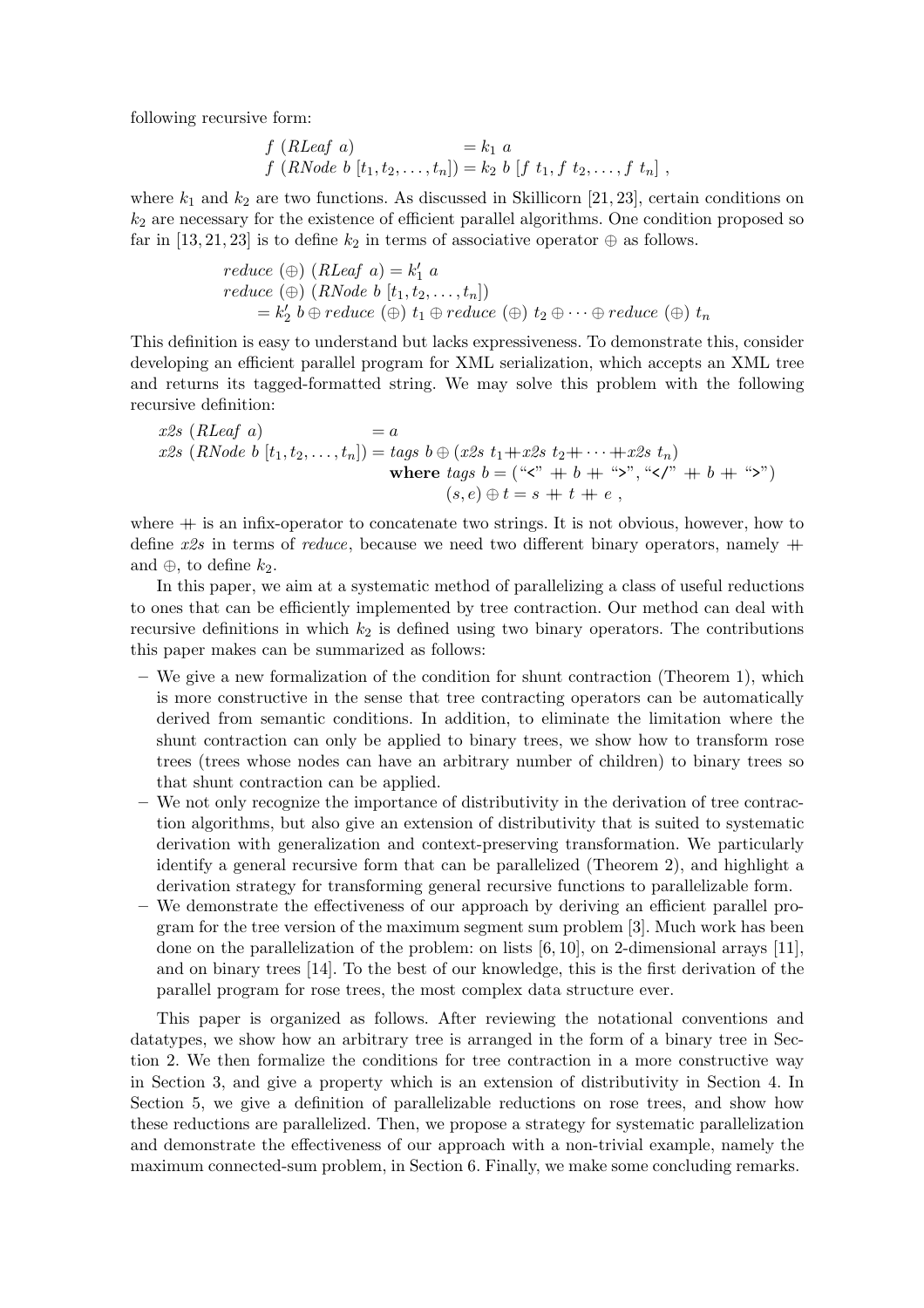

Fig. 1. Local rearrangement from a rose tree into a binary tree

# 2 Preliminaries

## 2.1 Functions and Operators

Function application is denoted by a space and the argument may be written without brackets. Thus f a means  $f(a)$ . Functions are curried, and the function application associates to the left. Thus f a b means  $(f \, a)$  b. The function application binds stronger than any other operator, so f  $a \oplus b$  means  $(f \circ a) \oplus b$ , but not f  $(a \oplus b)$ . Infix binary operators will be denoted by ⊕, ⊗, and their units are written as  $\iota_{\oplus}$ ,  $\iota_{\otimes}$ , respectively, in this paper.

## 2.2 Datatypes

The cons list is constructed with an empty list or by adding an element to a list. The datatype for a list where every element has type  $\alpha$  is defined as follows.

data List 
$$
\alpha = Nil \mid Cons \alpha (List \alpha)
$$

We may use abbreviations, i.e., [ $\alpha$ ] for datatype List  $\alpha$ , [ ] for Nil, and  $(a : as)$  for Cons a as.

A binary tree is a tree whose internal nodes have exactly two children. The datatype for binary trees where every leaf has type  $\alpha$  and every internal node has type  $\beta$  is defined as follows.

data BTree 
$$
\alpha
$$
  $\beta$  = *Leaf*  $\alpha$  | *Node*  $\beta$  (*BTree*  $\alpha$   $\beta$ ) (*BTree*  $\alpha$   $\beta$ )

A rose tree is a tree whose internal nodes have an arbitrary number of children. The datatype for rose trees where every leaf has type  $\alpha$  and every internal node has type  $\beta$  is defined using a list as follows.

data RTree 
$$
\alpha \beta = RLeaf \alpha \mid RNode \beta \text{ } [RTree \alpha \beta]
$$

## 2.3 Representation of Rose Trees

Since the tree contraction algorithm only accepts binary trees, rose trees ought to be held in the shape of binary trees. In this paper, we will use the arrangement (representation) in Fig. 1. This arrangement turns the leaf and internal node of a rose tree into a leaf and the root node of the corresponding subtree in the binary tree, respectively. Some dummy nodes are inserted into this binary tree to unroll the children and to represent the children's end. This is almost the same arrangement as in [21], and there have been some discussions about the implementation of the tree contraction algorithm on these arranged binary trees.

To formally define the arrangement, we initially define two new types.

data R2BLeaf  $\alpha =$  OrgLeaf  $\alpha$  | OrgNil data  $R2BNode \beta = OrqNode \beta \mid Dummy$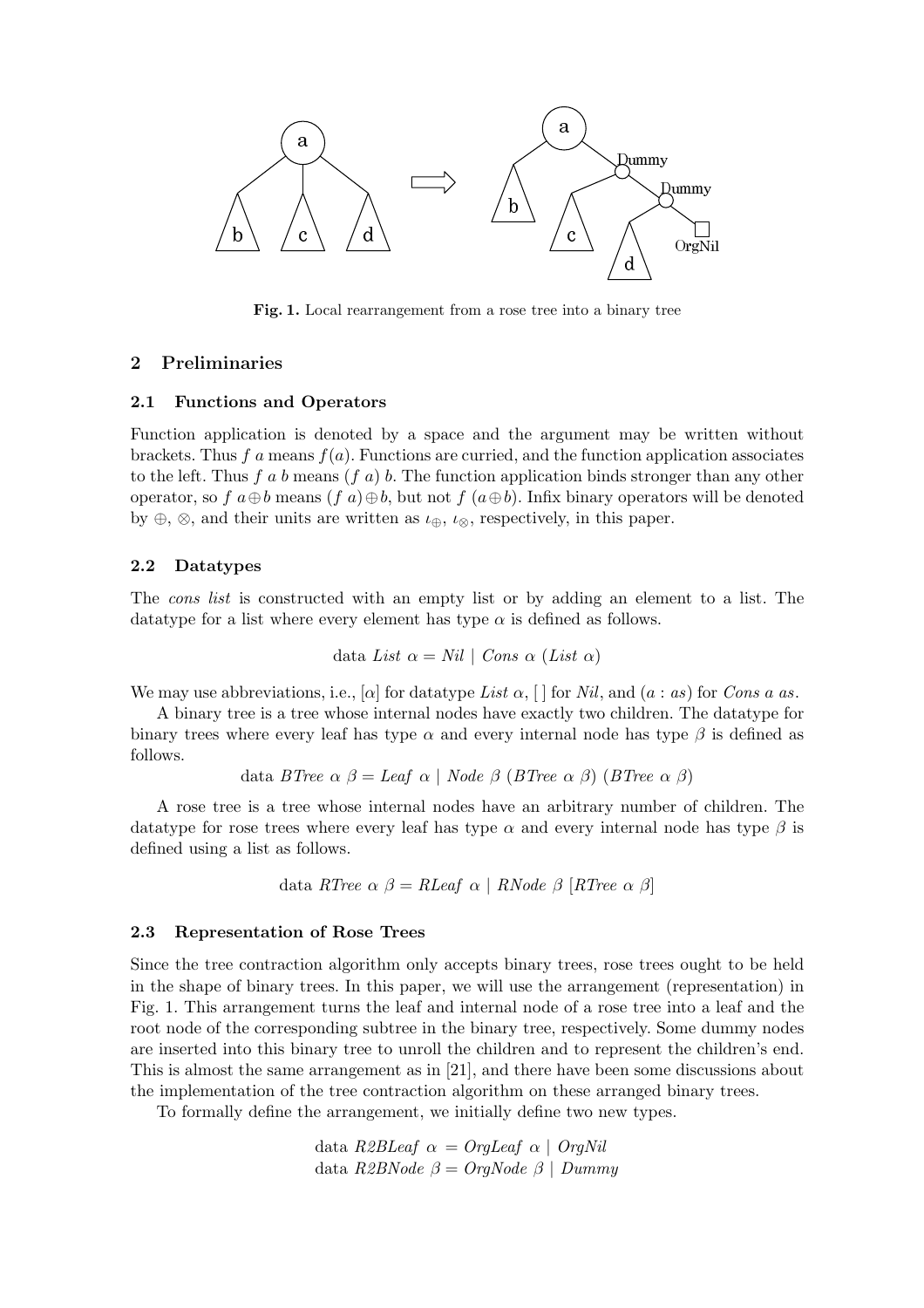R2BLeaf represents the types of leaves in the binary tree, and is constructed with the leaf in the rose tree ( $O \text{rq} \text{L} \text{eq}$ ) or the sentinel for the end of the children ( $O \text{rq} \text{N} \text{d}l$ ). R2BNode represents the types of internal nodes in the binary tree, and is constructed by the internal node in the rose tree ( $OraNode$ ) or the dummy node inserted to expand the children ( $Dummu$ ). The function  $r2b$ , which performs this arrangement, can be formally defined using auxiliary function  $r2b'$ , as follows.

r2b :: RTree  $\alpha \beta \rightarrow B$ Tree (R2BLeaf  $\alpha$ ) (R2BNode  $\beta$ )

 $r2b$  (RLeaf a)  $=$  Leaf (OrgLeaf a)  $r2b$   $(RNode\ b\ (x:xs)) = Node\ (OrgNode\ b)\ (r2b\ x)\ (r2b'\ xs)$  $r2b'$   $\lceil$   $\rceil$  $=$  Leaf OrgNil  $r2b'(x:xs)$  $(x : xs)$  = Node Dummy  $(r2b x)$   $(r2b' xs)$ 

Below, we briefly analyze the number of additional nodes in the binary trees after the above transformation. Let  $n_l$  be the number of leaves, and  $n_{in}$  be the number of internal nodes in an input rose tree. The binary tree transformed from the rose tree has  $2n_l+2n_{in}-1$ nodes. In brief, the transformed binary tree has  $2n-1$  nodes, where n is the number of nodes in the original rose tree. Consequently, by using tree contraction algorithms, we can also compute on rose trees in logarithmic parallel time.

## 3 Tree Contraction Algorithm and its Derivation

Tree contraction algorithms are efficient parallel algorithms to reduce trees. Of the tree contraction algorithms, shunt contraction [1] is widely known as a simple and efficient algorithm on EREW PRAM. The shunt contraction algorithm accepts binary trees, and reduces them with two symmetric operations, namely ContractL and ContractR. ContractL/ContractR operation replaces an internal node, its left/right leaf, and its right/left node, with a new node.

In the following, we assume reduction on the binary tree is defined as follows.

$$
f (Leaf \ a) = k_1 \ a
$$
  

$$
f (Node \ b \ t_1 \ t_2) = k_2 \ b \ (f \ t_1) \ (f \ t_2)
$$

To guarantee the overall logarithmic parallel cost of the shunt contraction algorithm, each local contraction must be done in constant time and space. Such conditions are given in [1] as follows.

- For every internal node Node b  $t_1$   $t_2$ , sectioned function  $k_2$  b is drawn from an indexed set of functions G that contains the identity function.
- $-$  All functions in G can be applied in constant time.
- If  $g_i$  and  $g_j$  are functions in G, for any value l or r, then the two functions  $\lambda xy. g_i$  l  $(g_j x y)$ and  $\lambda xy. g_i$  ( $g_j$  x y) r are in G, and their indices can be computed from indices i and j and values  $l$  or  $r$  in constant time.

These conditions are too abstract for the programmer to check or use for derivation.

To enable systematic derivation, we introduced the idea of parametrized functions. We used the notation  $G[a]$  for a function embodied from a set of parametrized functions G with parameter a. For example, if the set of parametrized functions is given as  $G = \{ \lambda xy, a +$  $x+y$ , then functions  $G[1] = \lambda xy$ .  $1+x+y$  and  $G[2] = \lambda xy$ .  $2+x+y$  are the embodiments with 1 and 2, respectively.

Let us now restrict the indexed set of functions to the set of parametrized functions. Although some algorithms, in which different functions are applied to internal nodes, may be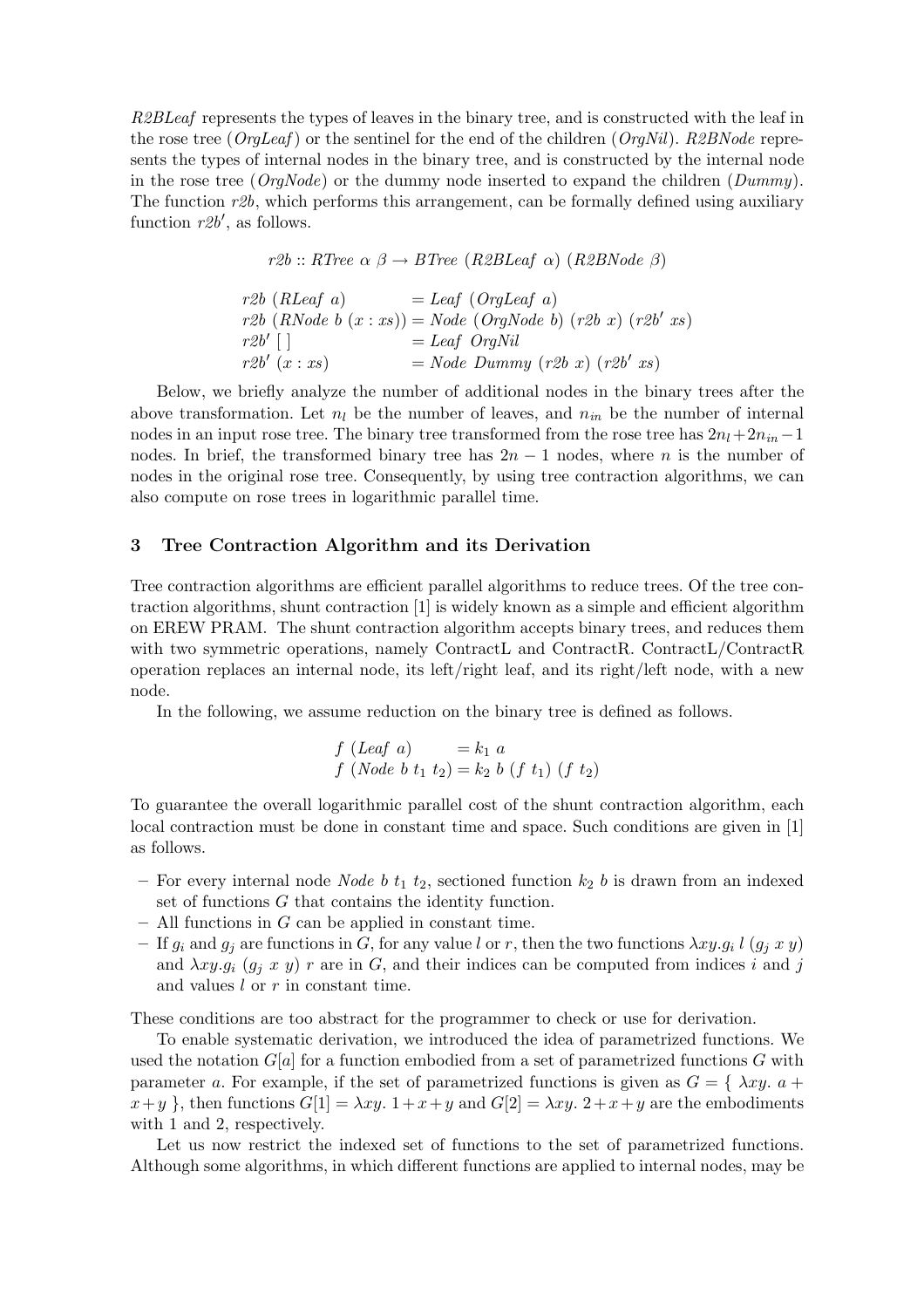- 1. Number the leaves left to right beginning at 0.
- 2. Initialize every leaf and internal node by applying  $\psi_1$  and  $\psi_2$ , respectively.
- 3. Iterate until a node remains.
	- (a) For every left leaf whose index is even, perform ContractL. If the other child is a leaf apply a function embodied from  $G$  with parent's value  $n$ , or otherwise apply  $\phi_L$ .
	- (b) For every right leaf whose index is even and not involved in the previous step, perform ContractR. If the other child is a leaf apply  $G[n]$ , or otherwise apply  $\phi_R$ .
	- (c) Renumber the leaves by dividing their indices by two and rounding down.

Fig. 2. Shunt Contraction Algorithm Based on Parametrized Functions

unacceptable under this restriction, numerous tree algorithms represented as tree reductions can be dealt with. With the notation of parametrized functions, sufficient conditions for shunt contraction are given by the following theorem.

Theorem 1. If there are a set of parametrized functions G with the identity function, and three functions  $\psi_2$ ,  $\phi_L$  and  $\phi_R$  such that the following conditions are satisfied, then we can use the shunt contraction algorithm.

- For every internal node Node b  $t_1$   $t_2$ , sectioned function  $k_2$  b is semantically equivalent to function  $G[\psi_2 b]$ .
- $-$  All the functions embodied from  $G$  can be applied in constant time.
- For any parameters  $a_1$  and  $a_2$ , and any values l and r, the following equations

$$
\lambda xy.G[a_1] l (G[a_2] x y) = \lambda xy.G[\phi_L a_1 l a_2] x y
$$
  

$$
\lambda xy.G[a_1] (G[a_2] x y) r = \lambda xy.G[\phi_R a_1 r a_2] x y
$$

hold, and  $\phi_L$  and  $\phi_R$  are computed in constant time.

 $\Box$ 

If a tree algorithm meets these conditions, we can utilize the shunt contraction algorithm using the functions above, G,  $\psi_2$ ,  $\phi_L$ ,  $\phi_R$ , and function  $\psi_1( = k_1)$  as shown in Fig. 2. Therefore, we only have to derive the set of parametrized functions G and functions  $\psi_1, \psi_2$ ,  $\phi_L$  and  $\phi_R$ . To demonstrate how Theorem 1 works, let us illustrate it with a very simple program.

Example 1. A recursive program that computes the sum of values for all nodes is given as follows.

sumtree (Leaf a) = a sumtree (Node b t<sup>1</sup> t2) = b + sumtree t<sup>1</sup> + sumtree t<sup>2</sup>

An adequate definition of the set of parametrized functions  $G$  is given with parameter  $a$  as  $G = \{ \lambda xy.a + x + y \}$ . From the definition above, the initializing functions are  $\psi_1 = id$  and  $\psi_2 = id$ , where id is the identity function. The contracting operations  $\phi_L$  and  $\phi_R$  become  $\phi_L$   $a_1$  l  $a_2 = a_1 + l + a_2$  and  $\phi_R$   $a_1$  r  $a_2 = a_1 + r + a_2$ . With Theorem 1, we can utilize the tree contraction algorithm as shown in Fig. 2 using these functions.  $\Box$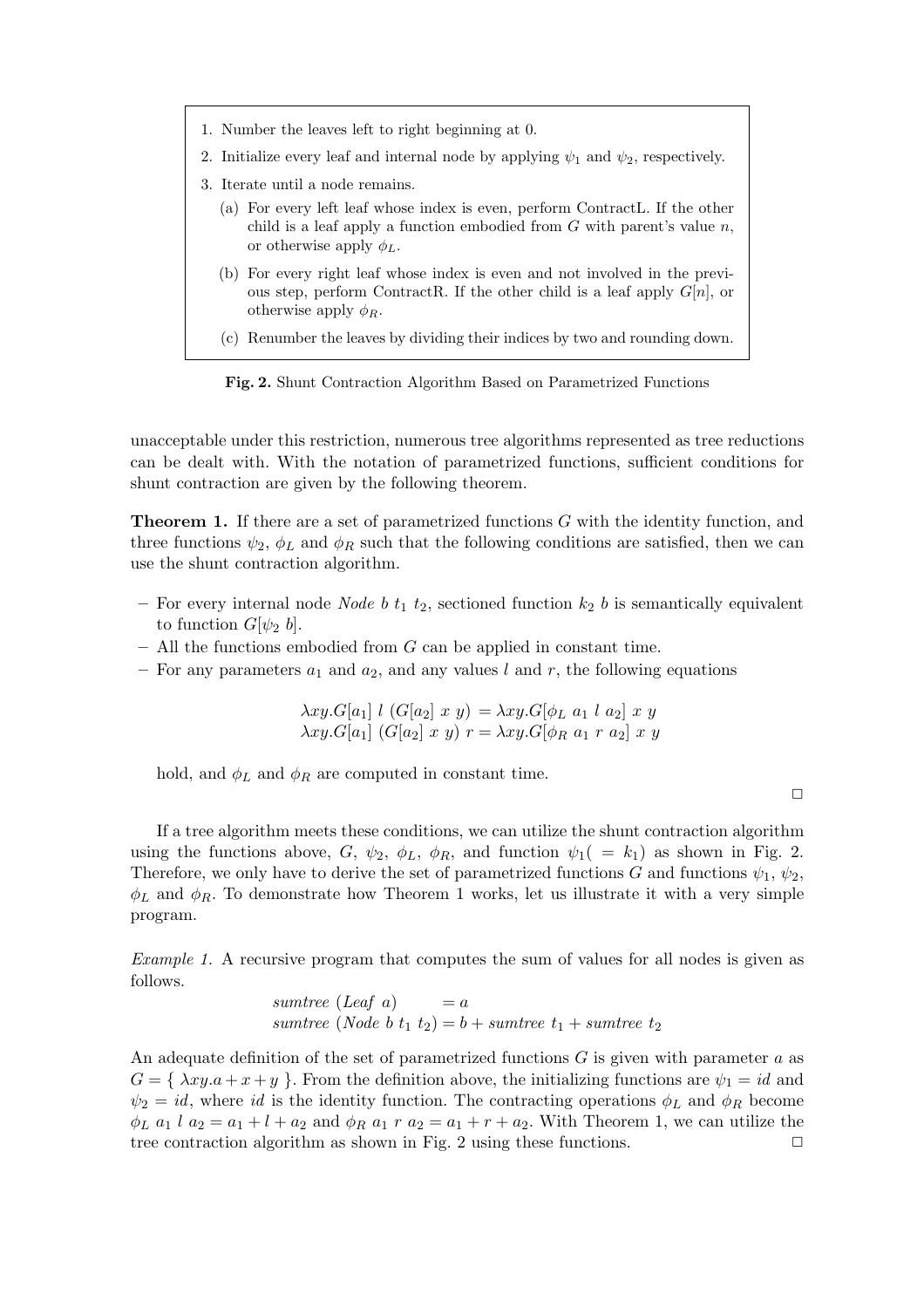## 4 Extension of Distributive Law

Before discussing the parallelization of reductions, let us now discuss generalization of the distributive law. It is well known that associativity and distributivity play important roles in parallelizing programs. For example, the distributivity of  $\times$  over  $+$  enables us to simplify the expression as:

$$
1 + 2 \times (3 + 4 \times x) = 1 + 2 \times 3 + 2 \times 4 \times x = 7 + 8 \times x.
$$

Borrowing the idea of contexts or normal forms from [4], we extend the characteristic of normalization to derive parallel program over two operators.

**Definition 1.** Let operator ⊗ be associative. The function defined with two operators, ⊗ and  $\oplus$ , is said to be in *distributive normal form*, if it is written as

$$
\lambda x.a \oplus (b \otimes x \otimes c) ,
$$

where  $a, b$ , and  $c$  are constants.  $\Box$ 

**Definition 2.** Operator ⊗ is said to be *extended-distributive* over ⊕, if the distributive normal form is preserved over function composition. In other words, there are appropriate functions  $p_1$ ,  $p_2$ , and  $p_3$ , and for any  $a_1$ ,  $b_1$ ,  $c_1$ ,  $a_2$ ,  $b_2$ , and  $c_2$ , the following equation holds:

$$
(\lambda x.a_1 \oplus (b_1 \otimes x \otimes c_1)) \circ (\lambda x.a_2 \oplus (b_2 \otimes x \otimes c_2)) = \lambda x.A \oplus (B \otimes x \otimes C) ,
$$

where A, B, and C are computed with  $A=p_1(a_1, b_1, c_1, a_2, b_2, c_2), B=p_2(a_1, b_1, c_1, a_2, b_2, c_2),$ and  $C = p_3$   $(a_1, b_1, c_1, a_2, b_2, c_2)$ . These functions  $p_1$ ,  $p_2$ , and  $p_3$  are called *characteristic* functions.  $\Box$ 

Although the definition of extended-distributivity is complex, it has many applications. We can uniformly use this property for the associative operator, the distributive operator, or other operators as demonstrated in the following examples. In Example 4, we demonstrate how to derive characteristic functions from the definition.

Example 2. Extended-distributivity can replace associativity. Let operator  $\oplus$  be the same as associative operator ⊗. Then, ⊗ is extended-distributive over  $\oplus$  ( = ⊗) and the characteristic functions are as follows.

$$
p_1(a_1, b_1, c_1, a_2, b_2, c_2) = a_1 \otimes b_1 \otimes a_2 \otimes b_2
$$
  
\n
$$
p_2(a_1, b_1, c_1, a_2, b_2, c_2) = \iota_{\otimes}
$$
  
\n
$$
p_3(a_1, b_1, c_1, a_2, b_2, c_2) = c_2 \otimes c_1
$$

Example 3. Extended-distributivity is a generalization of the distributive law. Let two operators ⊗ and ⊕ constitute the ring, that is, let ⊕ be associative and ⊗ be not only associative but also distributive over ⊕. Then ⊗ is extended-distributive over ⊕ and the characteristic functions are as follows.

$$
p_1(a_1, b_1, c_1, a_2, b_2, c_2) = a_1 \oplus (b_1 \otimes a_2 \otimes c_1)
$$
  
\n
$$
p_2(a_1, b_1, c_1, a_2, b_2, c_2) = b_1 \otimes b_2
$$
  
\n
$$
p_3(a_1, b_1, c_1, a_2, b_2, c_2) = c_2 \otimes c_1
$$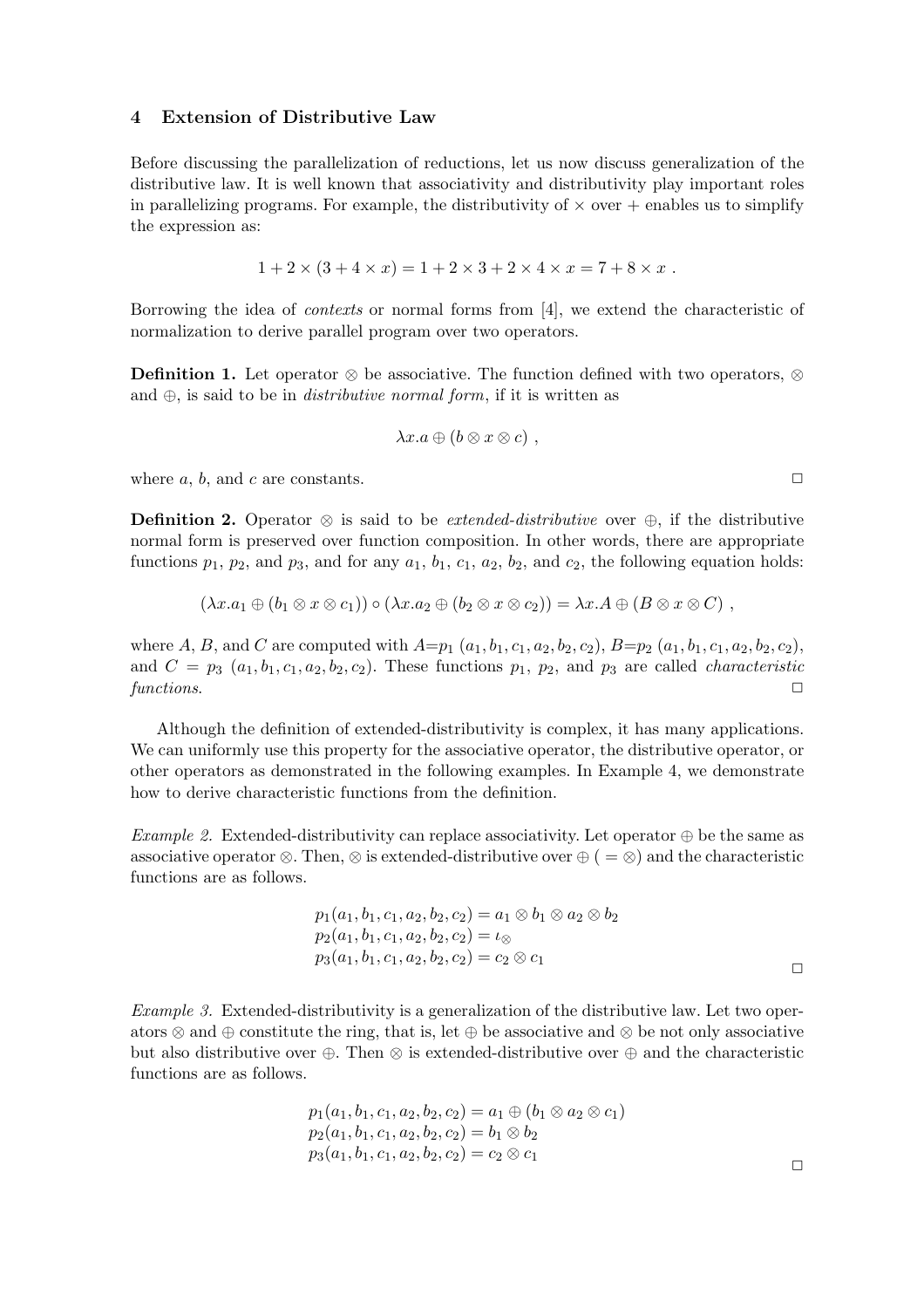To evaluate the extended-distributivity and derive the characteristic functions, we calculate and verify that two expressions  $E_1$  and  $E_2$  defined as

$$
\lambda x. E_1 = (\lambda x. a_1 \oplus (b_1 \otimes x \otimes c_1)) \circ (\lambda x. a_2 \oplus (b_2 \otimes x \otimes c_2))
$$
  
=  $\lambda x. a_1 \oplus (b_1 \otimes (a_2 \oplus (b_2 \otimes x \otimes c_2)) \otimes c_2)$   

$$
\lambda x. E_2 = \lambda x. A \oplus (B \otimes x \otimes C)
$$

have the same form by substituting proper expressions for the capital parameters. To demonstrate the derivation of characteristic functions, we show that operator  $+$  is extendeddistributive over  $\oplus$  in the definition of x2s in the introduction, and derive the characteristic functions.

Example 4. Let operator  $\oplus$  be defined with associative operator  $+$  as  $(s, e) \oplus t = s+t+e$ . This operator  $+$  is not distributive over  $\oplus$  as is easily demonstrated as follows:

$$
(s,e) \oplus (x+y) = s+x+y+e
$$
  

$$
((s,e) \oplus x) + ((s,e) \oplus y) = s+x+e+s+y+e
$$

To verify extended-distributivity, we first expand the two expressions  $E_1$  and  $E_2$  above.

$$
E_1 = (s_1, e_1) \oplus (t_1 + ((s_2, e_2) \oplus (t_2 + x + t'_2)) + t'_1)
$$
  
= (s\_1, e\_1) \oplus (t\_1 + s\_2 + t\_2 + x + t'\_2 + t\_2 + t'\_1)  
= s\_1 + t\_1 + s\_2 + t\_2 + x + t'\_2 + t\_2 + t'\_1 + t\_1  

$$
E_2 = (S, E) \oplus (T + x + T')
$$
  
= S + T + x + T' + E

From calculation result above, the correspondences of capital variables are,

$$
S+T = s_1+t_1+s_2+t_2 , \text{ and}
$$
  
 
$$
T'+E = t'_2+e_2+t'_1+e_1 .
$$

There are many solutions to the equations above, and one of those is as follows, which can also be considered as a set of characteristic functions.

$$
p_1 ((s_1, e_1), t_1, t'_1, (s_2, e_2), t_2, t'_2) = (S, E) = (s_1 + t_1 + s_2 + t_2, t'_2 + e_2 + t'_1 + e_1)
$$
  
\n
$$
p_2 ((s_1, e_1), t_1, t'_1, (s_2, e_2), t_2, t'_2) = T = []
$$
  
\n
$$
p_3 ((s_1, e_1), t_1, t'_1, (s_2, e_2), t_2, t'_2) = T' = []
$$

We can also show extended-distributivity and derive the characteristic functions for general ⊕ defined with associative operator ⊗.  $\Box$ 

If operator ⊗ is also commutative, then we can simplify the definitions for the distributive normal form and extended-distributivity. Here, distributive normal form  $\lambda xy.a \oplus (b \otimes x \otimes c)$ can be simplified to  $\lambda xy.a \oplus (b' \otimes x)$  by reversing x and c, and substituting b' for  $b \otimes c$ . Extended-distributivity is also defined in this form, and we say ⊗ is extended-distributive over  $\oplus$  if there are appropriate functions  $p_1$  and  $p_2$  such that for any  $a_1$ ,  $b_1$ ,  $a_2$ , and  $b_2$  the following equation holds. The characteristic functions are minimized into two functions  $p_1$ and  $p_2$  in this case.

$$
(\lambda x. a_1 \oplus (b_1 \otimes x)) \circ (\lambda x. a_2 \oplus (b_2 \otimes x)) = \lambda x. A \oplus (B \otimes x)
$$
  
where  $A = p_1$  ( $a_1, b_1, a_2, b_2$ )  
 $B = p_2$  ( $a_1, b_1, a_2, b_2$ )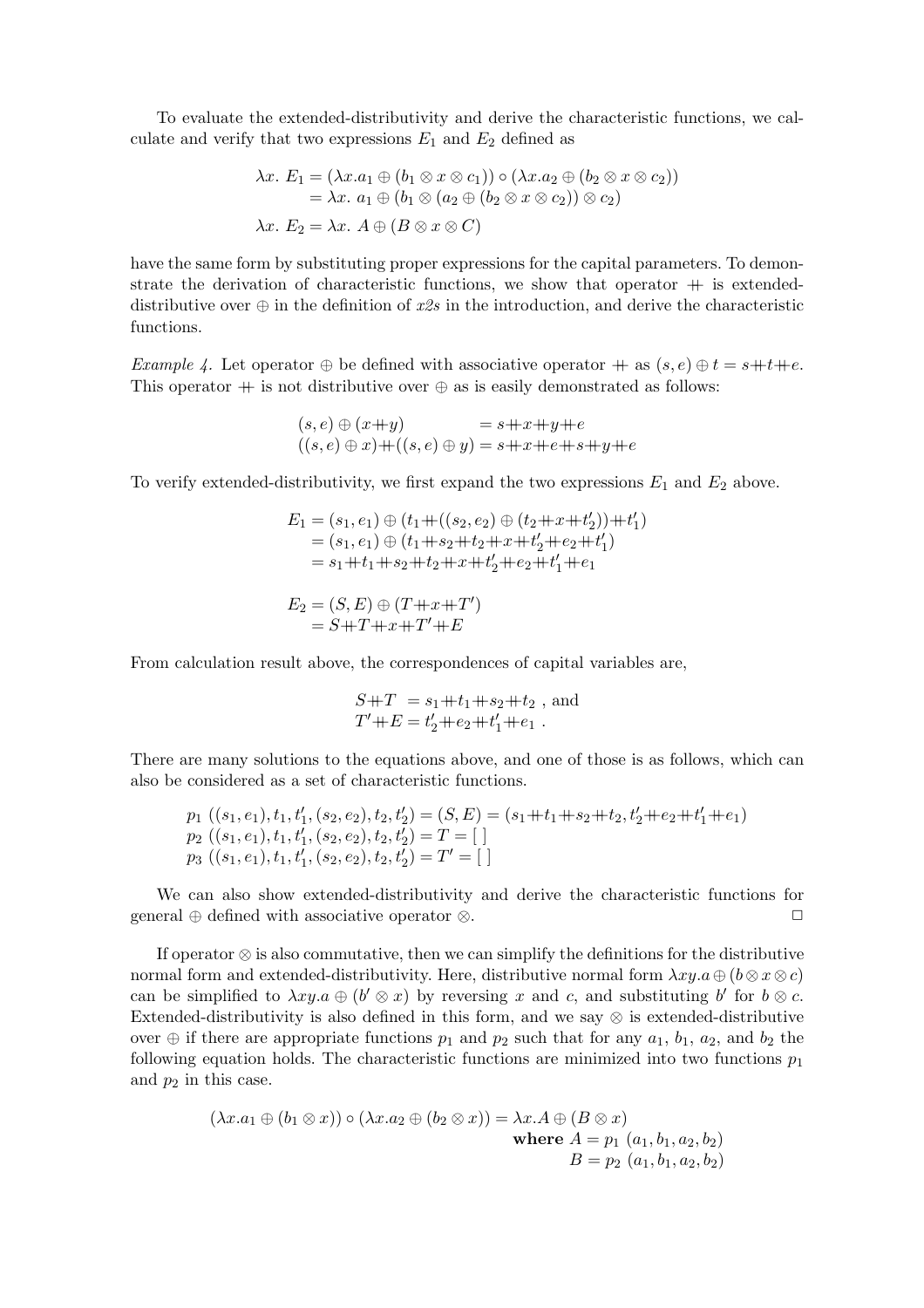#### 5 Parallelizable Reduction

In this section, we present a class of reductions that can be systematically parallelized based on the tree contraction algorithm. A reduction represents a class of computation which collapses the tree into a single value, and the general definition for reduction is as follows.

$$
f (RLeaf \ a) = k_1 \ a \nf (RNode \ b [t_1, t_2, ..., t_n]) = k_2 \ b [f t_1, f t_2, ..., f t_n]
$$

Definition 3. Let  $\otimes$  be an associative operator. A function is said to be *parallelizable* reduction, if the function is defined in the following form.

$$
f(RLeaf\ a) = k_1\ a
$$
  

$$
f(RNode\ b[t_1, t_2, \ldots, t_n]) = k_2\ b\ \oplus (f\ t_1 \otimes f\ t_2 \otimes \cdots \otimes f\ t_n)
$$

We can rephrase this using auxiliary function  $f'$  more formally.

$$
f(RLeaf \ a) = k_1 \ a
$$
  
\n
$$
f(RNode \ b \ ts) = k_2 \ b \oplus f' \ ts
$$
  
\n
$$
f' [] = \iota_{\otimes}
$$
  
\n
$$
f' (t : ts) = f t \otimes f' \ ts
$$

Parallelizable reduction is defined in two steps for each node. First, the siblings are collapsed with associative operator ⊗, which is the same operation as the reduction on lists. Then, computation on the previous result and parent are done with another operator ⊕. We can write many reductions in this form, for example, the XML serialization that was in the Introduction, the sum of values for all nodes, and the height of the tree.

In the following, we will demonstrate that parallelizable reduction can efficiently be computed with the tree contraction algorithm on arranged binary trees. Let the set of parametrized functions G be defined as:

$$
G[(a, b, c)] = \lambda xy. a \oplus (b \otimes x \otimes y \otimes c) .
$$

Using the embodiments of this set of parametrized functions  $G$ , we can describe new function h on the arranged binary trees as follows.

$$
h (Leaf (OrgLeaf a)) = k_1 a
$$
  
\n
$$
h (Leaf (OrgNil) = \iota_{\otimes}
$$
  
\n
$$
h (Node (OrgNode b) t_1 t_2) = G[(k_2 b, \iota_{\otimes}, \iota_{\otimes})] (h t_1) (h t_2)
$$
  
\n
$$
h (Node Dummy t_1 t_2) = G[(\iota_{\oplus}, \iota_{\otimes}, \iota_{\otimes})] (h t_1) (h t_2)
$$

Let us first confirm the correctness of the computation of  $h$  on the arranged binary trees.

**Lemma 1.** Function h defined above satisfies  $h \circ r2b = f$ ,  $h \circ r2b' = f'$ . Proof: We can prove this lemma by structural induction over the rose tree: base cases for RLeaf a and  $[$ , and inductive cases for RNode b  $(t : ts)$  and  $(t : ts)$ , respectively.  $\Box$ 

Next, let us confirm that the set of parametrized functions G satisfies the conditions for the tree contraction algorithm.

**Lemma 2.** Let  $\otimes$  be an associative operator and be distributive over  $\oplus$  with the characteristic functions  $p_1$ ,  $p_2$ , and  $p_3$ . Then, for any parameters  $a_1$ ,  $b_1$ ,  $c_1$ ,  $a_2$ ,  $b_2$ ,  $c_2$ , and values l and  $r$ ,

$$
\lambda xy.G[(a_1, b_1, c_1)] \ l \ (G[(a_2, b_2, c_2)] \ x \ y) = \lambda xy.G[\phi_L \ (a_1, b_1, c_1) \ l \ (a_2, b_2, c_2)] \ x \ y
$$
  

$$
\lambda xy.G[(a_1, b_1, c_1)] \ (G[(a_2, b_2, c_2)] \ x \ y) \ r = \lambda xy.G[\phi_R \ (a_1, b_1, c_1) \ r \ (a_2, b_2, c_2)] \ x \ y
$$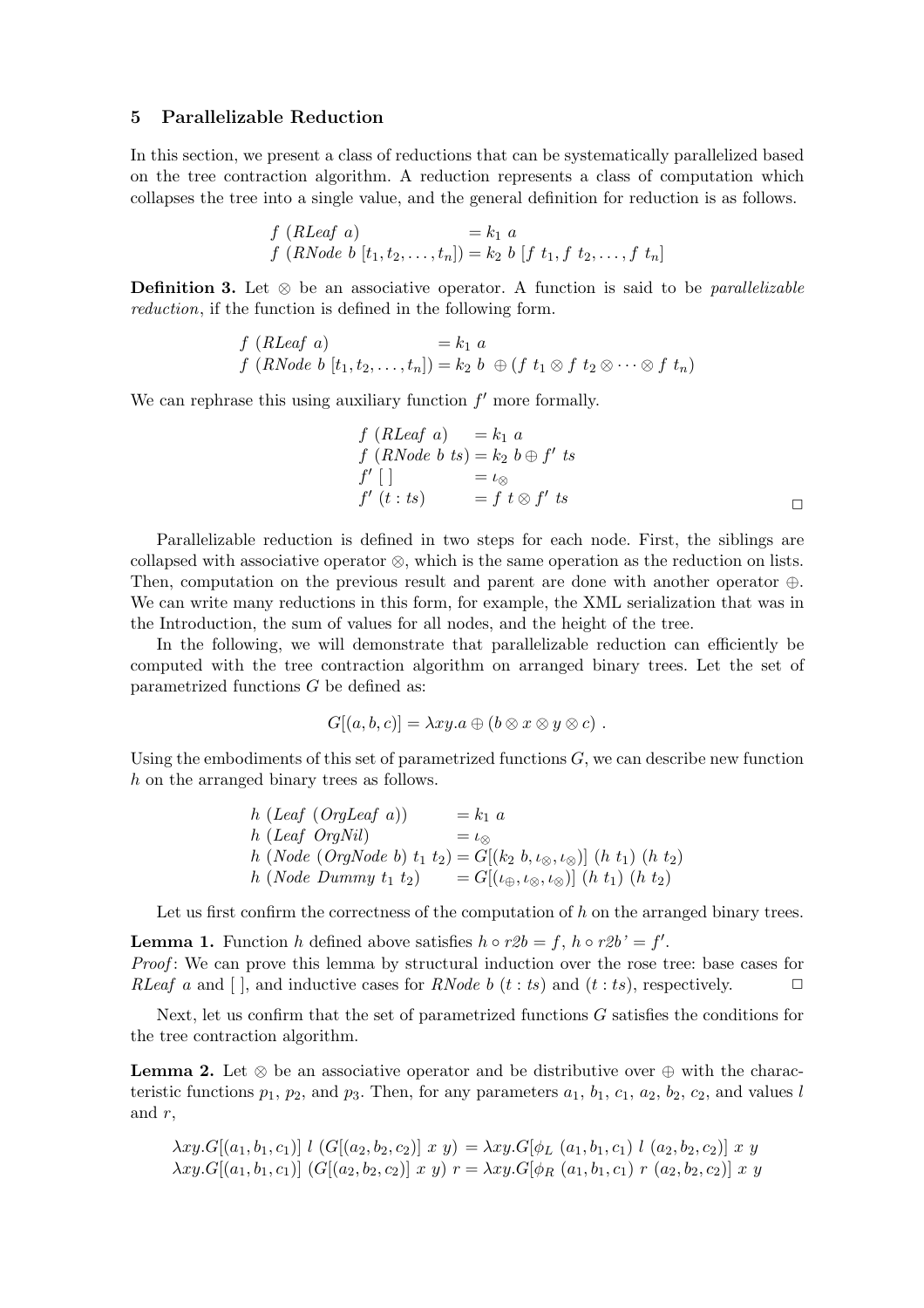holds for appropriate functions  $\phi_L$  and  $\phi_R$ .

*Proof*: We can define the two functions  $\phi_L$  and  $\phi_R$  using  $\otimes$ ,  $p_1$ ,  $p_2$ , and  $p_3$  as follows.

$$
\phi_L(a_1, b_1, c_1) l(a_2, b_2, c_2) = (p_1 \; tup_L, p_2 \; tup_L, p_3 \; tup_L)
$$
\nwhere  $typ = (a_1, b_1 \otimes l, c_1, a_2, b_2, c_2)$ ,  
\n
$$
\phi_R(a_1, b_1, c_1) r(a_2, b_2, c_2) = (p_1 \; tup_R, p_2 \; tup_R, p_3 \; tup_R)
$$
\nwhere  $typ = (a_1, b_1, r \otimes c_1, a_2, b_2, c_2)$ .

Then, we can prove these two equations with simple calculations.  $\Box$ 

**Theorem 2.** Function  $f$  defined in Definition 3 can be parallelized by the tree contraction algorithm on binary trees as arranged in Section 2.3, if operator  $\otimes$  is associative and extended-distributive over ⊕.

*Proof*: Since operator  $\otimes$  is associative and extended-distributive over  $\oplus$ , we assume that the characteristic functions of extended-distributivity are  $p_1$ ,  $p_2$ , and  $p_3$ . We can construct the initialize functions  $\psi_1$  and  $\psi_2$ , the contracting operations  $\phi_L$  and  $\phi_R$ , and the set of functions  $G$  in the following way. In the rest of this paper, due to space limitations, we will place the definitions of  $\psi_1$  and  $\psi_2$  side by side.

$$
\psi_1 \text{ (OrgLeaf a)} = k_1 \ a \qquad \psi_2 \text{ (OrgNode b)} = (k_2 \ b, \iota_{\otimes}, \iota_{\otimes})
$$
  

$$
\psi_1 \text{ OrgNil} = \iota_{\otimes} \qquad \psi_2 \text{ Dummy} = (\iota_{\oplus}, \iota_{\otimes}, \iota_{\otimes})
$$
  

$$
\phi_L \text{ (a}_1, b_1, c_1) \ l \text{ (a}_2, b_2, c_2) = (p_1 \ \text{tupp}, p_2 \ \text{tupp}, p_3 \ \text{tupp})
$$
  

$$
\phi_R \text{ (a}_1, b_1, c_1) \ r \text{ (a}_2, b_2, c_2) = (p_1 \ \text{tupp}, p_2 \ \text{tupp}, p_3 \ \text{tupp})
$$
  
**where**  $\text{tupp}_L = (a_1, b_1 \otimes l, c_1, a_2, b_2, c_2)$   

$$
\text{tupp}_R = (a_1, b_1, r \otimes c_1, a_2, b_2, c_2)
$$
  

$$
G[(a, b, c)] = \lambda xy.a \oplus (b \otimes x \otimes y \otimes c)
$$

It follows from Lemmas 1 and 2 that the theorem holds.  $\Box$ 

To illustrate an application of this theorem, let us derive a parallel algorithm from the definition of x2s in the introduction.

Example 5. Function  $x2s$  can be computed in parallel because operator  $+$  is not only associative but also extended-distributive over  $\oplus$  as mentioned in Example 4. We can derive a parallel program by utilizing the result of Example 4 for Theorem 2, and the derived program is as follows.

$$
\psi_1 \text{ (OrgLeaf a)} = a \qquad \psi_2 \text{ (OrgNode b)} = (tags b, [ ], [ ] )
$$
  

$$
\psi_1 \text{ OrgNil} = [ ] \qquad \psi_2 \text{ Dummy} = (([ ], [ ], [ ], [ ] )
$$
  

$$
\phi_L \text{ ((s_1, e_1), t_1, t'_1) } l \text{ ((s_2, e_2), t_2, t'_2) } = ((s_1 + t_1 + t_1 + s_2 + t_2, t'_2 + e_2 + t'_1 + e_1), [ ], [ ] )
$$
  

$$
\phi_R \text{ ((s_1, e_1), t_1, t'_1) } r \text{ ((s_2, e_2), t_2, t'_2) } = ((s_1 + t_1 + s_2 + t_2, t'_2 + e_2 + r + t'_1 + e_1), [ ], [ ] )
$$
  

$$
G[((s, e), t, t')] = \lambda xy \cdot s + t + x + y + t' + e
$$

In some cases, we can optimize the derived parallel program. If all the values for a variable in the definitions of  $\psi_2$ ,  $\phi_L$ , and  $\phi_R$  are the same, we can remove the variable after substituting the value into the definitions. For example, in the parallel program above, the second and the third variables, i.e. t and  $t'$ , are always the empty string,  $\lceil \cdot \rceil$ . Therefore we can remove the variables after substituting  $[ \ ]$  for  $t_1, t'_1, t_2$ , and  $t'_2$ . The optimized program is as follows.

$$
\psi_1 \text{ (OrgLeaf a)} = a \qquad \psi_2 \text{ (OrgNode b)} = tags b \n\psi_1 \text{ OrgNil} = [] \qquad \psi_2 \text{ Dummy} = ([], []\n\phi_L (s_1, e_1) l (s_2, e_2) = (s_1 + l + s_2, e_2 + e_1) \n\phi_R (s_1, e_1) r (s_2, e_2) = (s_1 + s_2, e_2 + r + e_1) \nG[(s, e)] = \lambda xy \cdot s + x + y + e
$$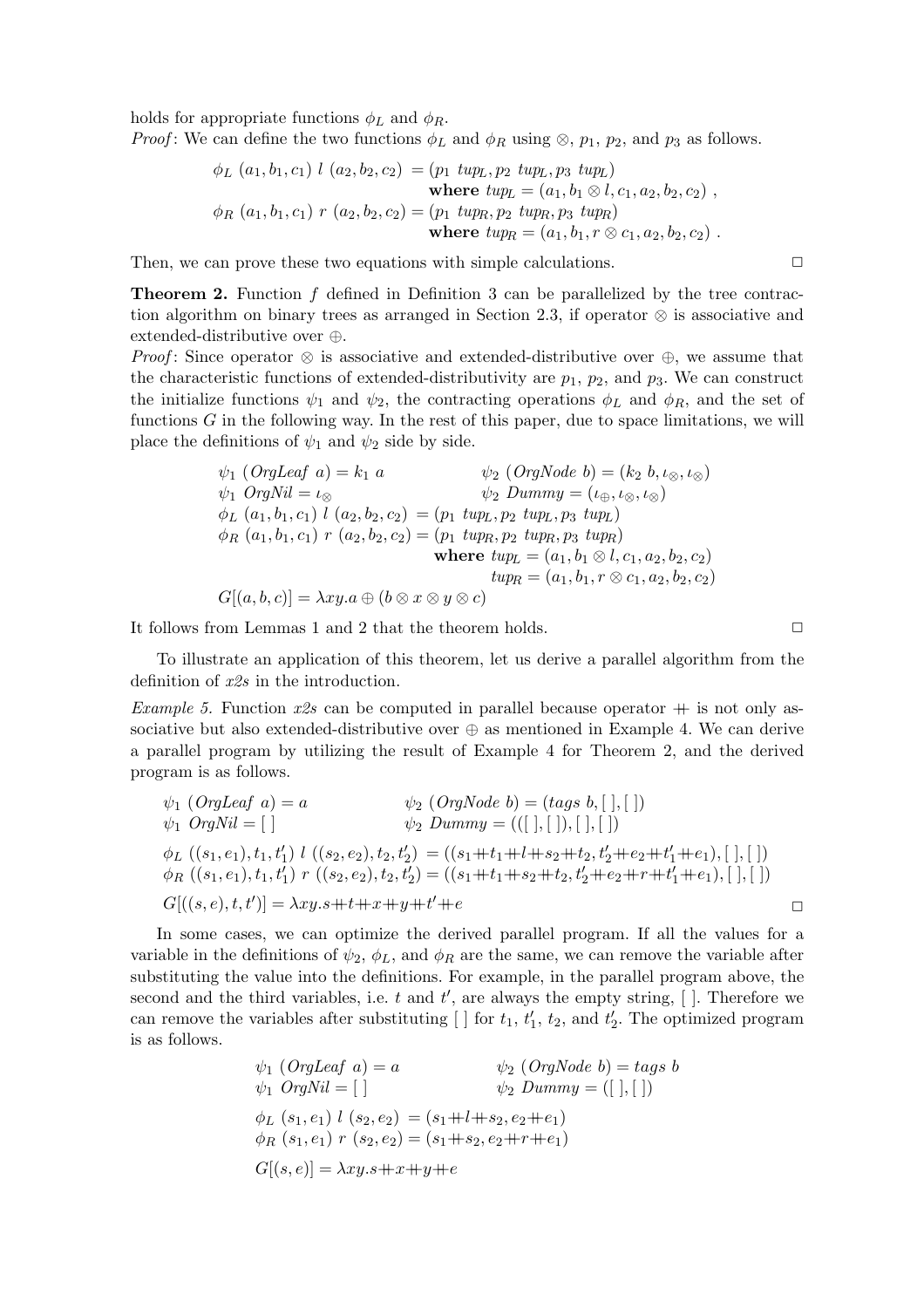We will give some specializations of Theorem 2 for the operators examined in Examples 2 and 3 in the following.

**Corollary 1.** Let operator  $\oplus$  in the parallelizable reduction be the same as  $\otimes$ . We can then utilize the tree contraction algorithm with the following functions.

$$
\psi_1 \text{ (OrgLeaf a)} = k_1 a \qquad \psi_2 \text{ (OrgNode b)} = (k_2 b, \iota_{\otimes})
$$
  
\n
$$
\psi_1 \text{ OrgNil} = \iota_{\otimes} \qquad \psi_2 \text{ Dummy} = (\iota_{\otimes}, \iota_{\otimes})
$$
  
\n
$$
\phi_L \text{ (a}_1, b_1) l \text{ (a}_2, b_2) = (a_1 \otimes l \otimes a_2, b_2 \otimes b_1)
$$
  
\n
$$
\phi_R \text{ (a}_1, b_1) r \text{ (a}_2, b_2) = (a_1 \otimes a_2, b_2 \otimes r \otimes b_1)
$$
  
\n
$$
G[(a, b)] = \lambda xy. a \otimes x \otimes y \otimes b
$$

**Corollary 2.** Let operators  $\otimes$  and  $\oplus$  in the parallelizable reduction constitute a ring, that is, let ⊗ and ⊕ be associative, and ⊗ be distributive over ⊕. We can then utilize the tree contraction algorithm with the following functions.

$$
\psi_1 \text{ (OrgLeaf } a) = k_1 a \qquad \psi_2 \text{ (OrgNode } b) = (k_2 b, \iota_{\otimes}, \iota_{\otimes})
$$
  

$$
\psi_1 \text{ OrgNil} = \iota_{\otimes} \qquad \psi_2 \text{ Dummy } = (\iota_{\oplus}, \iota_{\otimes}, \iota_{\otimes})
$$
  

$$
\phi_L \text{ (}a_1, b_1, c_1 \text{ ) } l \text{ (}a_2, b_2, c_2 \text{ ) } = (a_1 \oplus (b_1 \otimes l \otimes a_2 \otimes c_1), b_1 \otimes l \otimes b_2, c_2 \otimes c_1)
$$
  

$$
\phi_R \text{ (}a_1, b_1, c_1 \text{ ) } r \text{ (}a_2, b_2, c_2 \text{ ) } = (a_1 \oplus (b_1 \otimes a_2 \otimes r \otimes c_1), b_1 \otimes b_2, c_2 \otimes r \otimes c_1)
$$
  

$$
G[(a, b, c)] = \lambda xy.a \oplus (b \otimes x \otimes y \otimes c)
$$

If operator ⊗ is not only associative but also commutative, then we can derive a parallel program more simply as the following corollary shows.

**Corollary 3.** Let operator  $\otimes$  in the parallelizable reduction be both associative and commutative. If operator ⊗ is extended-distributive over  $\oplus$  with characteristic functions  $p_1$  and  $p_2$ , then we can utilize the tree contraction algorithm with the following functions. Here, contracting operations  $\phi_L$  and  $\phi_R$  have the same definition, namely  $\phi$ .

$$
\psi_1 \text{ (OrgLeaf a)} = k_1 a \qquad \psi_2 \text{ (OrgNode b)} = k_2 b
$$
  

$$
\psi_1 \text{ OrgNil} = \iota_{\otimes} \qquad \psi_2 \text{ Dummy} = (\iota_{\oplus}, \iota_{\otimes})
$$
  

$$
\phi \text{ (a}_1, b_1) x \text{ (a}_2, b_2) = (p_1 \text{ (a}_1, b_1 \otimes x, a_2, b_2), p_2 \text{ (a}_1, b_1 \otimes x, a_2, b_2))
$$
  

$$
G[(a, b)] = \lambda xy.a \oplus (b \otimes x \otimes y) \qquad \Box
$$

## 6 Parallelization Strategy

Although we have extended-distributivity and parallelizable reduction in hand, users' programs may not be exactly compatible with them. Even so, we can still derive parallel programs systematically with the following strategy.

- 1. Write specification: In the first step, we write the specification as a recursive function in the form of parallelizable reduction. In this step, the operators used in the function do not need to be associative or extended-distributive. We derive the program in the form of parallelizable reduction by applying calculational techniques such as tupling or normalization of conditions.
- 2. Derive associative operator: In the second step, we derive an associative operator for  $\otimes$ , by applying the parallelization techniques that have been proposed for lists, for example, the fusion and tupling technique proposed by Hu et al. [10] or the context preservation technique proposed by Chin et al. [4].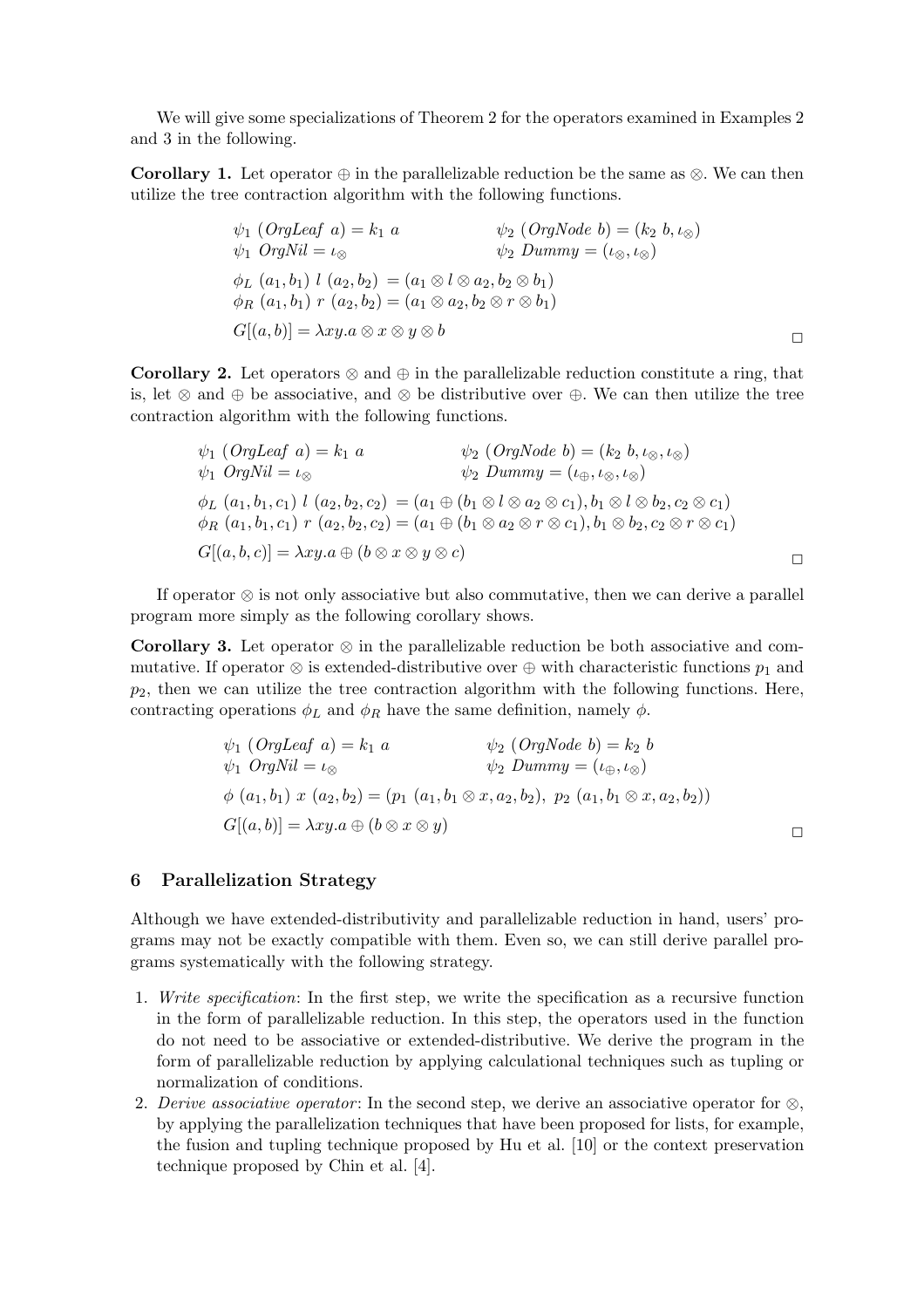- 3. Derive extended-distributive operator: In the third step, we derive operator  $\oplus$  such that operator ⊗ is extended-distributive over ⊕. We derive such an operator by iterated generalization and verification. To avoid inconsistency over the ⊗, we only generalize the definition of  $\oplus$  for the left argument in this step.
- 4. Derive parallel program: In the final step, we derive the contracting operations from the result for the previous step based on Theorem 2, and do some optimizations if possible.

In the following, to demonstrate the capability of our parallelization strategy, we demonstrate the derivation of an efficient parallel program for the maximum connected-set sum problem on trees with arbitrary shapes, which is the tree version of the maximum segment sum problem [3]. The maximum connected-set sum problem involves finding the maximum sum of all connected sets. A connected-set of a tree is a set of nodes where every two nodes are connected by following the nodes in the set.

#### Write the specification

We first write a recursive function for the problem. For the maximum connected-set sum problem, we can write a program using the dynamic programming technique, where the following two values are computed for each subtree.

- $r$ : The maximum sum of all connected sets that include the root of the subtree. We can compute this value by adding the value of the root node to the sum of all positive  $r$ values of the root's immediate subtrees.
- s: The maximum sum of all connected sets that do not include the root of the subtree. We can compute this value by selecting the maximum  $r$  and  $s$  values of the root's immediate subtrees.

With this idea, we can define the following function, where operator  $\uparrow$  returns the larger value.

$$
mcs \ t = \text{let} \ \begin{pmatrix} r \\ s \end{pmatrix} = mcs' \ t \ \text{in} \ r \uparrow s
$$

$$
mcs' \ (RLeaf \ a) = \begin{pmatrix} a \\ 0 \end{pmatrix}
$$

 $mcs' (RNode b [t<sub>1</sub>, t<sub>2</sub>, ..., t<sub>n</sub>]) = b \oplus (g (mcs' t<sub>1</sub>) \otimes g (mcs' t<sub>2</sub>) \otimes \cdots \otimes g (mcs' t<sub>n</sub>))$ 

where 
$$
b \oplus \begin{pmatrix} r \\ s \end{pmatrix} = \begin{pmatrix} b+r \\ s \end{pmatrix}
$$
  
\n
$$
g \begin{pmatrix} r \\ s \end{pmatrix} = \begin{pmatrix} r \uparrow 0 \\ r \uparrow s \end{pmatrix}
$$
\n
$$
\begin{pmatrix} r \\ s \end{pmatrix} \otimes \begin{pmatrix} r' \\ s' \end{pmatrix} = \begin{pmatrix} r+r' \\ s \uparrow s' \end{pmatrix}
$$

The function above is not in the form of parallelizable reduction, since there are extra calls of  $g$  for each subtree. To obtain a function in the form of parallelizable reduction, we fuse functions g and mcs' and introduce function mcs2' defined as mcs2'  $t = g$  (mcs' t) and operator  $\oplus'$  defined as  $b \oplus' t = g$   $(b \oplus t)$ , that is,  $b \oplus' (r, s)^{\top} = ((b+r) \uparrow 0, (b+r) \uparrow s)^{\top}$ . For the top-level call of  $mcs2'$ , we select the second value with function snd. We then obtain the following definition, which is in the form of parallelizable reduction.

$$
mes2 t = sud (mcs2' t)
$$
  
\n
$$
mes2' (RLeaf a) = (a \uparrow 0, a \uparrow 0)^{\top}
$$
  
\n
$$
mes2' (RNode b [t1, t2,..., tn]) = b \oplus' (mcs2' t1 \otimes mcs2' t2 \otimes \cdots \otimes mcs2' tn)
$$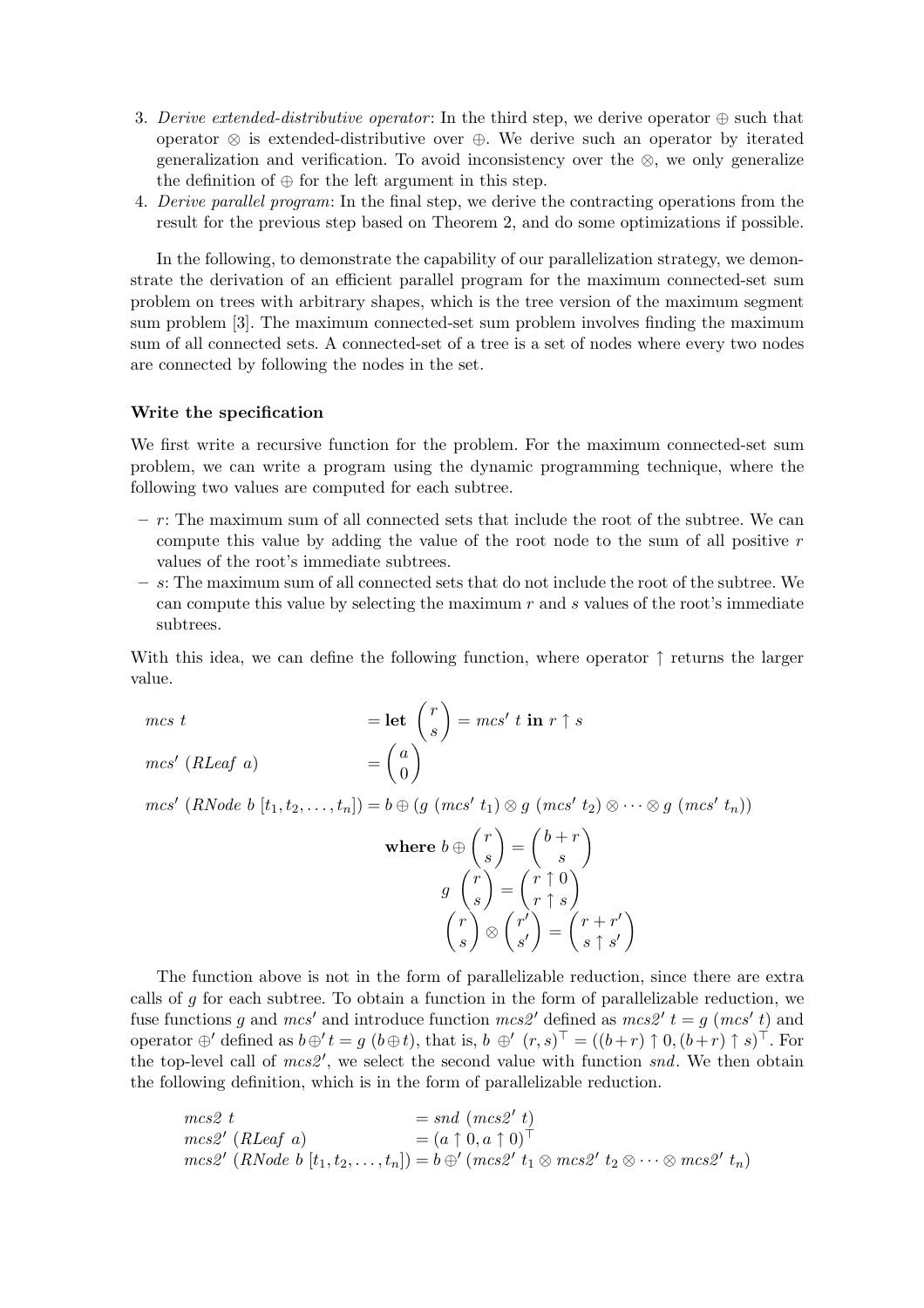#### Derive associative operator

The ⊗ operator in the definition above is fortunately not only associative but also commutative, because of the associativity and commutativity of  $\uparrow$  and  $+$ . The unit of  $\otimes$  is  $\iota_{\otimes} = (0, -\infty)^\top.$ 

#### Derive extended-distributive operator

To evaluate whether operator  $\otimes$  is extended-distributive over operator  $\oplus'$ , we match the following expression  $E_1$  to  $E_2$ , by simplifying them.

$$
E_1 = a \oplus' \left( \binom{r}{s} \otimes \left( a' \oplus' \left( \binom{r'}{s'} \otimes \binom{x_r}{x_s} \right) \right) \right) \qquad E_2 = A \oplus' \left( \binom{R}{S} \otimes \binom{x_r}{x_s} \right)
$$

Due to space limitations, we will only provide the results of calculation.

$$
E_1 = \begin{pmatrix} ((a + r + a' + r') + x_r) \uparrow ((a + r) \uparrow 0) \\ ((a + r + a' + r') \uparrow (a' + r')) + x_r) \uparrow ((a + r) \uparrow s \uparrow s') \uparrow x_s \end{pmatrix}
$$
  
\n
$$
E_2 = \begin{pmatrix} (A + R + x_r) \uparrow 0 \\ (A + R + x_r) \uparrow S \uparrow x_s \end{pmatrix}
$$

Operator ⊗ is not extended-distributive since there are two conflicts in the calculation above. The first is that  $E_2$  includes two  $(A + R)$ 's but the corresponding parts in  $E_1$  have difference definitions. The other is that  $E_2$  includes constant value 0 but the corresponding part in  $E_1$  is not constant. To resolve these conflicts, we generalize the definition of  $\oplus'$  by assigning two variables  $a$  and  $b$  to the two occurrences of  $a$  respectively, and variable  $c$  for constant 0. The definition for generalized operator  $\oplus''$ , its unit  $\iota_{\oplus''}$ , and the function that converts the left argument of  $\oplus'$  to that of  $\oplus''$  are given as follows.

$$
\begin{pmatrix} a \\ b \\ c \end{pmatrix} \oplus'' \begin{pmatrix} r \\ s \end{pmatrix} = \begin{pmatrix} (a+r) \uparrow c \\ (b+r) \uparrow s \end{pmatrix} , \quad \iota_{\oplus''} = \begin{pmatrix} 0 \\ -\infty \\ -\infty \end{pmatrix} , \quad conv \ a = \begin{pmatrix} a \\ a \\ 0 \end{pmatrix}
$$

With operator  $\oplus$ <sup>*''*</sup> and function *conv*, we can rewrite the definition of *mcs*<sup>2</sup>' as:

$$
mcs2' (RNode b [t1, t2,..., tn]) = conv b \oplus'' (mcs2' t1 \otimes mcs2' t2 \otimes \cdots \otimes mcs2' tn).
$$

Now, we can again evaluate whether ⊗ is extended-distributive over the newly defined  $\oplus$ <sup>*n*</sup> by simplifying the following two expressions, and finding the matches between them.

$$
E_1 = \begin{pmatrix} a_1 \\ b_1 \\ c_1 \end{pmatrix} \oplus'' \left( \begin{pmatrix} r_1 \\ s_1 \end{pmatrix} \otimes \left( \begin{pmatrix} a_2 \\ b_2 \\ c_2 \end{pmatrix} \oplus'' \left( \begin{pmatrix} r_2 \\ s_2 \end{pmatrix} \otimes \begin{pmatrix} x_r \\ x_s \end{pmatrix} \right) \right) \right)
$$
  

$$
E_2 = \begin{pmatrix} A \\ B \\ C \end{pmatrix} \oplus'' \left( \begin{pmatrix} R \\ S \end{pmatrix} \otimes \begin{pmatrix} x_r \\ x_s \end{pmatrix} \right)
$$

Now again, we only show the results of calculation.

$$
E_1 = \begin{pmatrix} ((a_1 + r_1 + a_2 + r_2) + x_r) \uparrow ((a_1 + r_1 + c_2) \uparrow c_1) \\ ((b_1 + r_1 + a_2 + r_2) \uparrow (b_2 + r_2)) + x_r) \uparrow ((b_1 + r_1 + c_2) \uparrow s_1 \uparrow s_2) \uparrow x_s \end{pmatrix}
$$
  
\n
$$
E_2 = \begin{pmatrix} (A + R + x_r) \uparrow C \\ (B + R + x_r) \uparrow S \uparrow x_s \end{pmatrix}
$$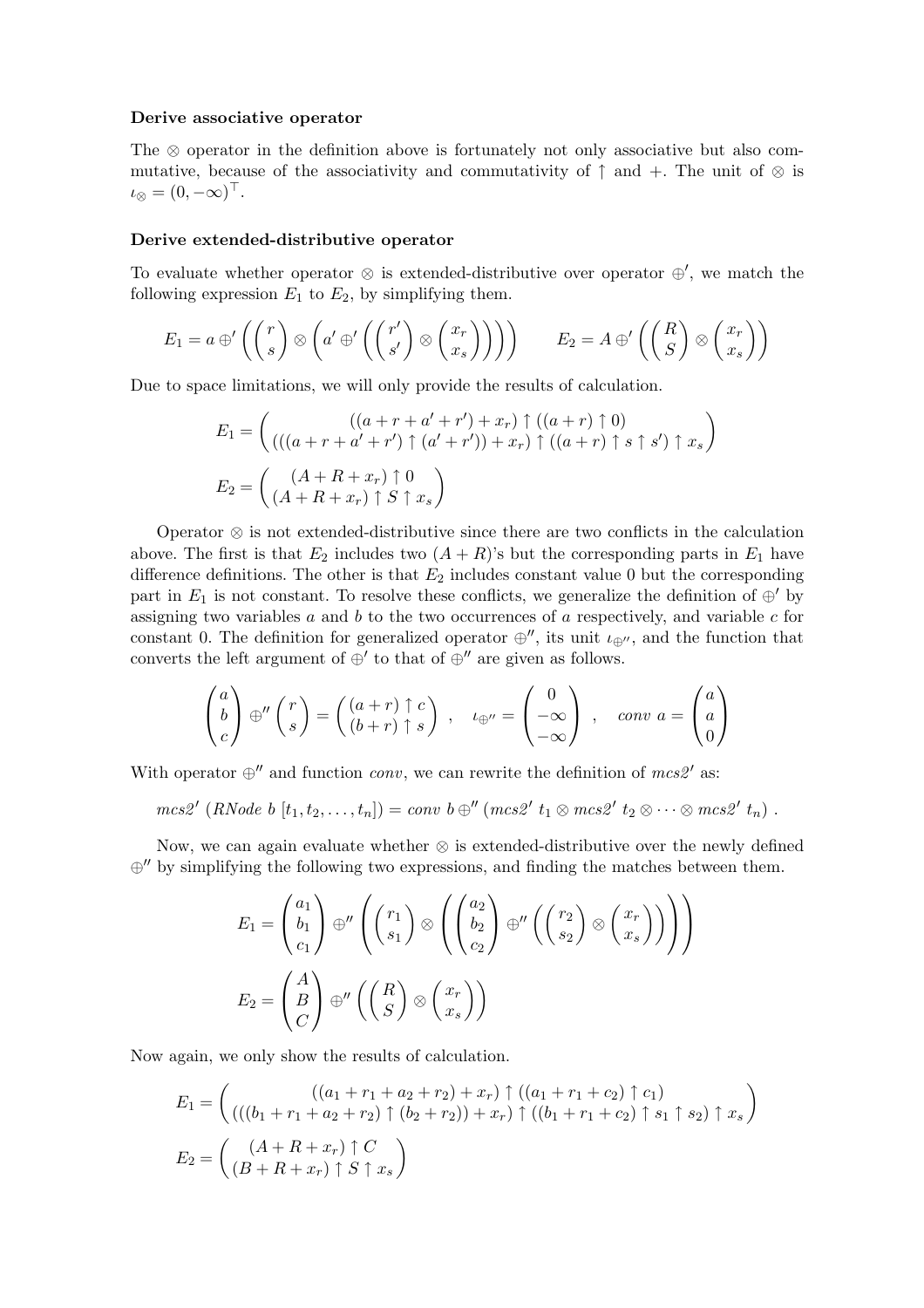From these results, we obtain the following correspondences.

$$
A + R = a_1 + r_1 + a_2 + r_2
$$
  
\n
$$
B + R = (b_1 + r_1 + a_2 + r_2) \uparrow (b_2 + r_2)
$$
  
\n
$$
C = (a_1 + r_1 + c_2) \uparrow c_1
$$
  
\n
$$
S = (b_1 + r_1 + c_2) \uparrow s_1 \uparrow s_2
$$

Since there are many solutions to the correspondences above, we obtain one solution by fixing  $R$  as 0, for example. We can then derive the following characteristic functions from the correspondences above.

$$
p_1\left(\begin{pmatrix}a_1\\b_1\\c_1\end{pmatrix},\begin{pmatrix}r_1\\s_1\end{pmatrix},\begin{pmatrix}a_2\\b_2\\c_2\end{pmatrix},\begin{pmatrix}r_2\\s_2\end{pmatrix}\right)=\begin{pmatrix}a_1+r_1+a_2+r_2\\(b_1+r_1+a_2+r_2)\uparrow(b_2+r_2)\\(a_1+r_1+c_2)\uparrow c_1\end{pmatrix}
$$

$$
p_2\left(\begin{pmatrix}a_1\\b_1\\c_1\end{pmatrix},\begin{pmatrix}r_1\\s_1\end{pmatrix},\begin{pmatrix}a_2\\b_2\\c_2\end{pmatrix},\begin{pmatrix}r_2\\s_2\end{pmatrix}\right)=\begin{pmatrix}0\\(b_1+r_1+c_2)\uparrow s_1\uparrow s_2\end{pmatrix}
$$

## Derive parallel program

Since we have verified the extended-distributivity of  $\otimes$  over  $\oplus''$  and derived characteristic functions  $p_1$  and  $p_2$  in the previous step, we are ready to derive a parallel algorithm based on Corollary 3. Simply substituting the operators and functions for Corollary 3, we obtain the following parallel algorithm. Here, the two contracting operations,  $\phi_L$  and  $\phi_R$ , have the same definition, namely  $\phi$ .  $\overline{1}$  $\mathbf{r}$  $\mathbf{r}$ 

$$
\psi_1 \left( \text{OrgLeaf } a \right) = \begin{pmatrix} a \uparrow 0 \\ a \uparrow 0 \end{pmatrix} \qquad \psi_2 \left( \text{OrgNode } b \right) = \left( \begin{pmatrix} b \\ b \\ 0 \end{pmatrix}, \begin{pmatrix} 0 \\ -\infty \end{pmatrix} \right)
$$
  

$$
\psi_1 \left( \text{OrgNil } = \begin{pmatrix} 0 \\ -\infty \end{pmatrix} \qquad \psi_2 \left( \text{Dummy } b \right) = \begin{pmatrix} 0 \\ \begin{pmatrix} 0 \\ -\infty \end{pmatrix}, \begin{pmatrix} 0 \\ -\infty \end{pmatrix} \end{pmatrix}
$$
  

$$
\phi \left( \begin{pmatrix} a_1 \\ b_1 \\ c_1 \end{pmatrix}, \begin{pmatrix} r_1 \\ s_1 \end{pmatrix} \right) \left( \begin{pmatrix} x_r \\ x_s \end{pmatrix} \left( \begin{pmatrix} a_2 \\ b_2 \\ c_2 \end{pmatrix}, \begin{pmatrix} r_2 \\ s_2 \end{pmatrix} \right)
$$
  

$$
= \left( \begin{pmatrix} a_1 + r_1 + x_r + a_2 + r_2 \\ (b_1 + r_1 + x_r + a_2 + r_2) \uparrow (b_2 + r_2) \\ (a_1 + r_1 + x_r + c_2) \uparrow c_1 \end{pmatrix}, \begin{pmatrix} 0 \\ (b_1 + r_1 + x_r + c_2) \uparrow s_1 \uparrow x_s \uparrow s_2 \end{pmatrix} \right)
$$
  

$$
G \left[ \left( \begin{pmatrix} a \\ b \\ c \end{pmatrix}, \begin{pmatrix} r \\ s \end{pmatrix} \right) \right] = \lambda \begin{pmatrix} x_r \\ x_s \end{pmatrix} \begin{pmatrix} y_r \\ y_s \end{pmatrix} \cdot \begin{pmatrix} a \\ b \\ c \end{pmatrix} \oplus'' \left( \begin{pmatrix} r \\ s \end{pmatrix} \otimes \begin{pmatrix} x_r \\ x_s \end{pmatrix} \otimes \begin{pmatrix} y_r \\ y_s \end{pmatrix} \right)
$$

Observing the definitions of  $\psi_2$  and  $\phi$  above, we can find that r (the first value of the second tuple) returned by both  $\psi_2$  and  $\phi$  is always 0. It follows that we can remove variable r from the definition after substituting 0 for every occurrence of r,  $r_1$ , and  $r_2$ . Substituting 0 and simplifying the expressions, we successfully derive the following efficient parallel program.

$$
\psi_1 \text{ (OrgLeaf a)} = \begin{pmatrix} a \uparrow 0 \\ a \uparrow 0 \end{pmatrix} \qquad \psi_2 \text{ (OrgNode b)} = \begin{pmatrix} b \\ b \\ 0 \end{pmatrix}, -\infty
$$

$$
\psi_1 \text{ OrgNil} = \begin{pmatrix} 0 \\ -\infty \end{pmatrix} \qquad \psi_2 \text{ Dummy} = \begin{pmatrix} 0 \\ -\infty \\ -\infty \end{pmatrix}, -\infty
$$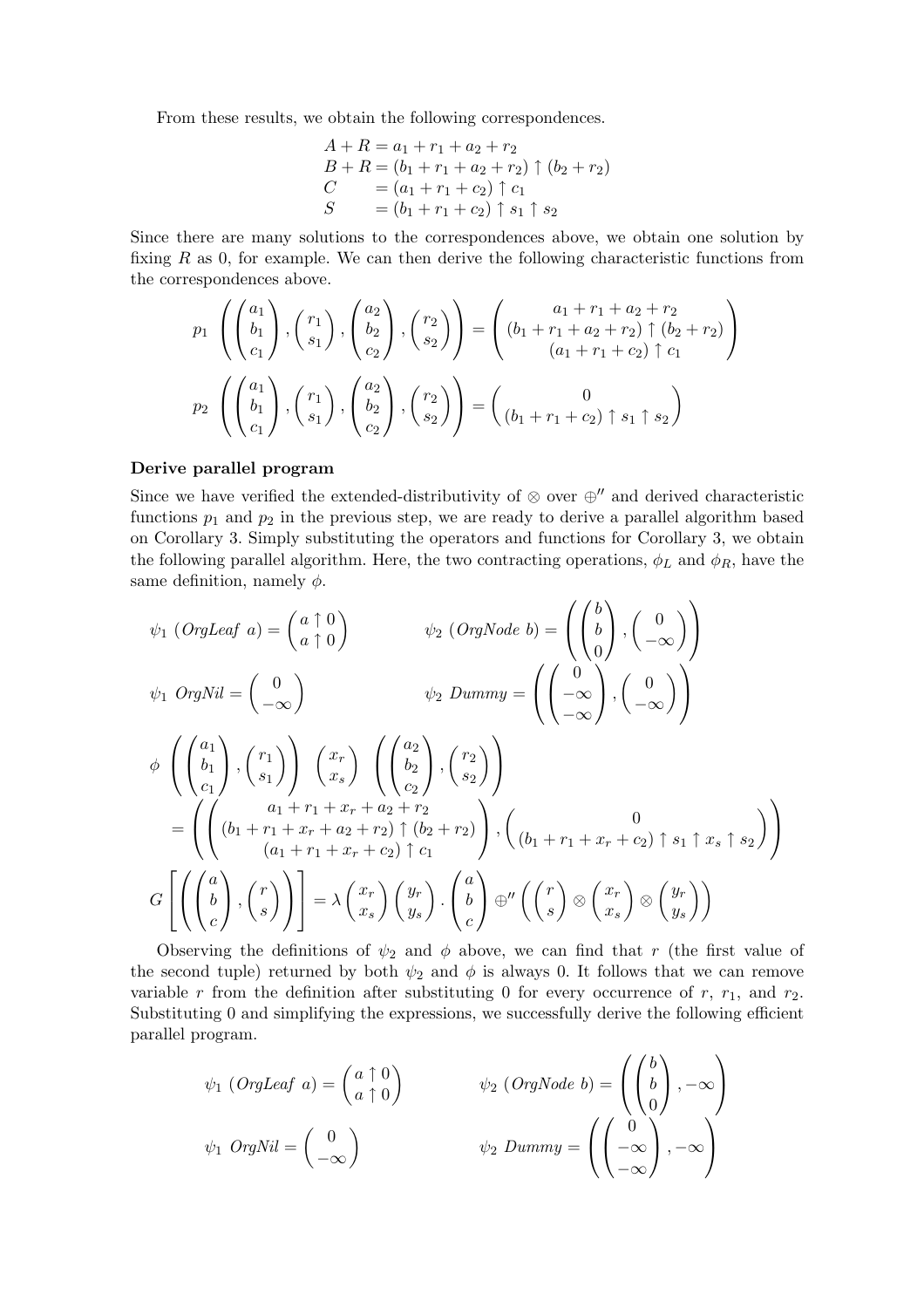$$
\phi \left( \begin{pmatrix} a_1 \\ b_1 \\ c_1 \end{pmatrix}, s_1 \right) \begin{pmatrix} x_r \\ x_s \end{pmatrix} \left( \begin{pmatrix} a_2 \\ b_2 \\ c_2 \end{pmatrix}, s_2 \right)
$$
  
= 
$$
\left( \begin{pmatrix} a_1 + x_r + a_2 \\ (b_1 + x_r + a_2) \uparrow b_2 \\ (a_1 + x_r + c_2) \uparrow c_1 \end{pmatrix}, (b_1 + x_r + c_2) \uparrow s_1 \uparrow x_s \uparrow s_2 \right)
$$
  

$$
G \left[ \left( \begin{pmatrix} a \\ b \\ c \end{pmatrix}, s \right) \right] = \lambda \begin{pmatrix} x_r \\ x_s \end{pmatrix} \begin{pmatrix} y_r \\ y_s \end{pmatrix} \cdot \begin{pmatrix} a \\ b \\ c \end{pmatrix} \oplus'' \left( \begin{pmatrix} 0 \\ s \end{pmatrix} \otimes \begin{pmatrix} x_r \\ x_s \end{pmatrix} \otimes \begin{pmatrix} y_r \\ y_s \end{pmatrix} \right)
$$

We know that we need four values in the parallel program for the maximum segment sum problem on lists [6, 10] and the maximum independent sum problem on binary trees [14]. The derived parallel program with our approach is reasonably efficient, since it also uses four values despite its applicability to trees with arbitrary shapes.

#### 7 Conclusion

We developed a new methodology to systematically derive efficient parallel programs on trees with arbitrary shapes. Our methodology consists of three foundations: a new formalization of conditions for shunt contraction (Theorem 1), an extended-distributive property that replaces associativity and distributivity, and the parallelization of a class of reduction on rose trees (Theorem 2). The formalization of conditions for shunt contraction enables us to make a parallel program based on the tree contraction approach in a more constructive way. The extended-distributive property is very powerful since it can uniformly deal with associative operators, distributive operators, and other operators. Furthermore, we can find an extended-distributive operator more systematically by generalizing the definition and examining matching. The definition of parallelizable reduction is so practical that we can apply it to many programs.

The power of our method was demonstrated in the derivation of a parallel program for the maximum connected-sum problem. This problem first motivated us to develop the methodology, since we could not derive a parallel program for the problem using the techniques that have been proposed so far: operators  $\oplus$  and  $\otimes$  do not satisfy the distributive law although + and  $\uparrow$  do, and the definition is not simple enough to enable us to parallelize it instinctively. In Section 6, we discussed how we systematically derived a parallel program, which is reasonably efficient. To the best of our knowledge, this is the first derivation of a parallel program for the maximum connected-sum problem.

We are currently working on generalizing this methodology so that we can deal with recursive datatypes more efficiently. In addition, we are working on applying the extendeddistributive property to other situations: for example, fusing of successive calls of parallel skeletons on lists and deriving more general skeletons for nested lists.

## References

- 1. K. Abrahamson, N. Dadoun, D. G. Kirkpatrik, and T. Przytycka. A simple parallel tree contraction algorithm. Journal of Algorithms, 10(2):287–302, June 1989.
- 2. J. Ahn and T. Han. An analytical method for parallelization of recursive functions. Parallel Processing Letters, 10(1):87–98, 2000.
- 3. J. Bentley. Column7: Algorithm design techniques. In Programming Pearls, pages 69–80. Addison-Wesley, 1986.
- 4. W.N. Chin, A. Takano, and Z. Hu. Parallelization via context preservation. IEEE Computer Society International Conference on Computer Languages (ICCL'98), pages 153–162, May 1998.